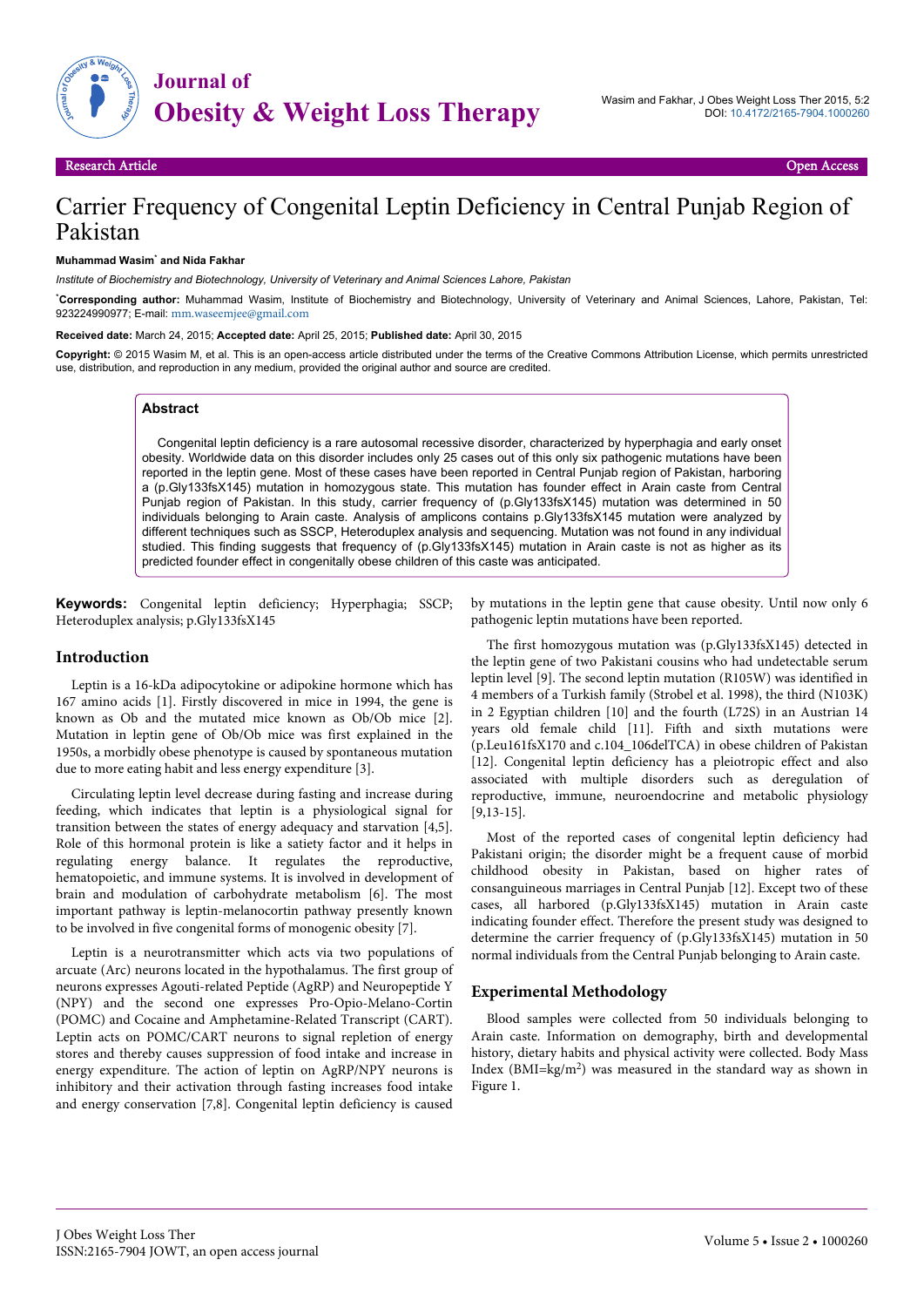## **Citation:** Wasim M, Fakhar N (2015) Carrier Frequency of Congenital Leptin Deficiency in Central Punjab Region of Pakistan. J Obes Weight Loss Ther 5: 260. doi:10.4172/2165-7904.1000260



Exon 3 of the leptin gene (NG\_007450.1) was amplified using a primer pair SeqF: GAACCTCCGGGATCTTCTTC and SeqR: CACCTCTGTGGAGTAGCCTGA. The product amplified by this pair was 127 bp. Each 25 μl PCR reaction included 50 ng DNA, 1×Taq  $buffer$ , 2 mM MgCl<sub>2</sub>, 200 μM of each dNTP, 10 pmoles of each primer and 5 U/µl of Taq DNA polymerase.

DNA was initially denatured at 95°C for 5 min and then the desired fragments were amplified using 35 cycles of denaturation at 94°C for 45 sec, annealing at 60°C for 45 sec, and extension at 72°C for 1 min followed by a 10 min step of final extension at 72°C.

The amplicons were detected on agarose gel along with 1 μl of molecular weight marker of 1 Kb size Figure 2. Different techniques were used to find out mutations in the amplified fragment of leptin gene. PAGE was done for Single Stranded Conformation Polymorphism and Heteroduplex analysis described by Cambrex Bio Science Rockland, Inc 2003. Sequencing was performed by Sanger dideoxy chain termination method.

Page 2 of 5



Figure 2: Gel electrophoresis for PCR products (LEP gene) amplified by SeqR/SeqF primers. Samples showing amplification of 127 bp fragment in comparison with 250 bp in 1 Kb ladder.

## **Results**

For SSCP analysis, 5 µl (amplified products were added to 15 µl of stop solution (95% formamide, 10 mM NaOH and 0.05% bromophenol blue). The PCR samples were heat-denatured at 95°C for 5 min and chilled on ice immediately for 5 min, and loaded onto a 10% PAGE for 6-7 hours (Figure 3).

To validate the results of SSCP, heteroduplex analysis was performed. The normal 5 µl and mutant 5 µl samples were mixed and denatured at 95°C for 5 min in Thermo-cycler by following the step of 30 min at 37°C and then added 3 µl bromophenol dye. At the end, products were loaded onto a 10% PAGE (Figure 4).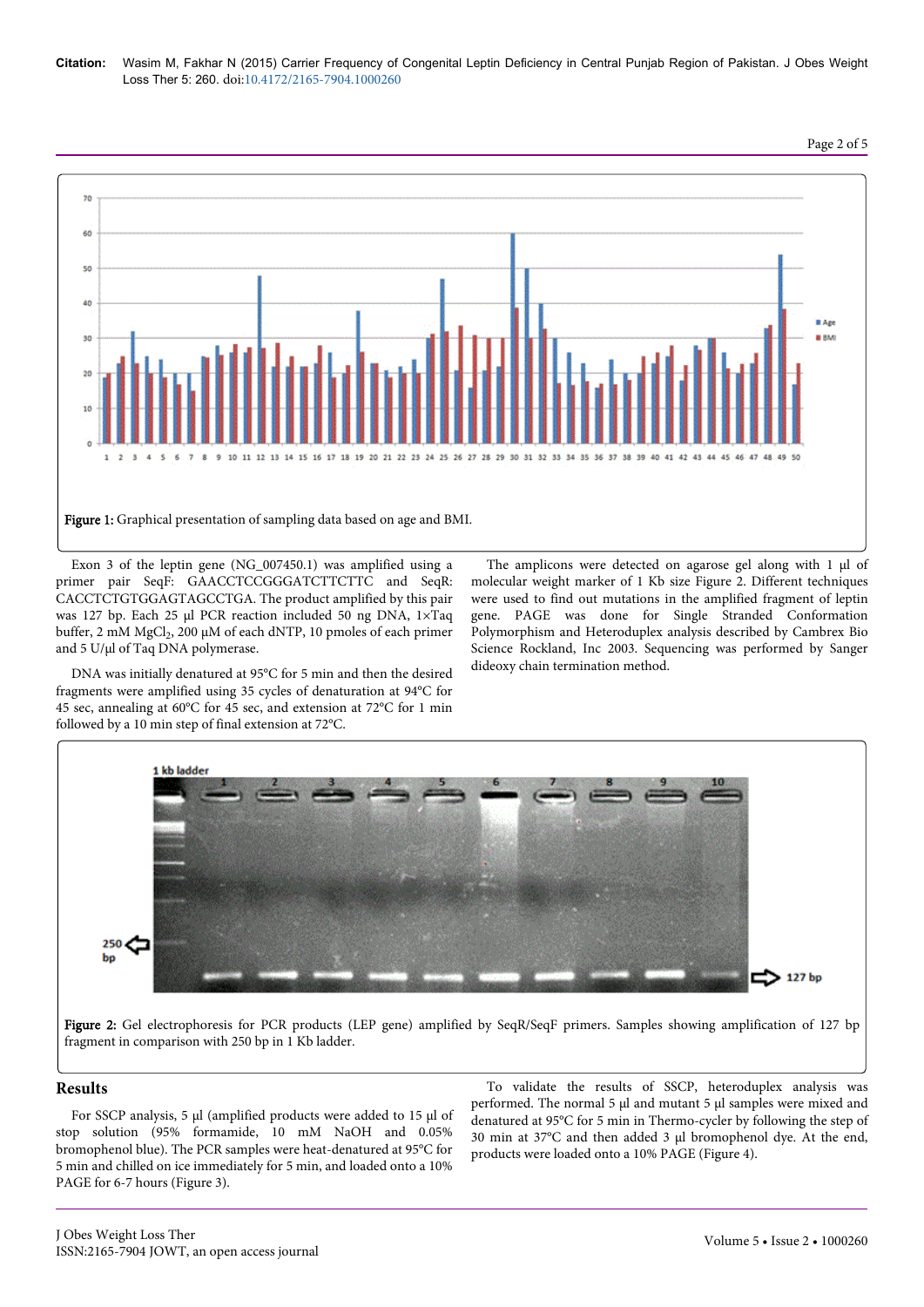**Citation:** Wasim M, Fakhar N (2015) Carrier Frequency of Congenital Leptin Deficiency in Central Punjab Region of Pakistan. J Obes Weight Loss Ther 5: 260. doi:10.4172/2165-7904.1000260



Figure 4: PAGE for heteroduplex analysis. Last four bands show more width as compared to first two. That shows mutation is present in standard samples. Mutation shown in the figure confirms that technique is valid which was used for all the samples; (Normal (N), Standard (S)).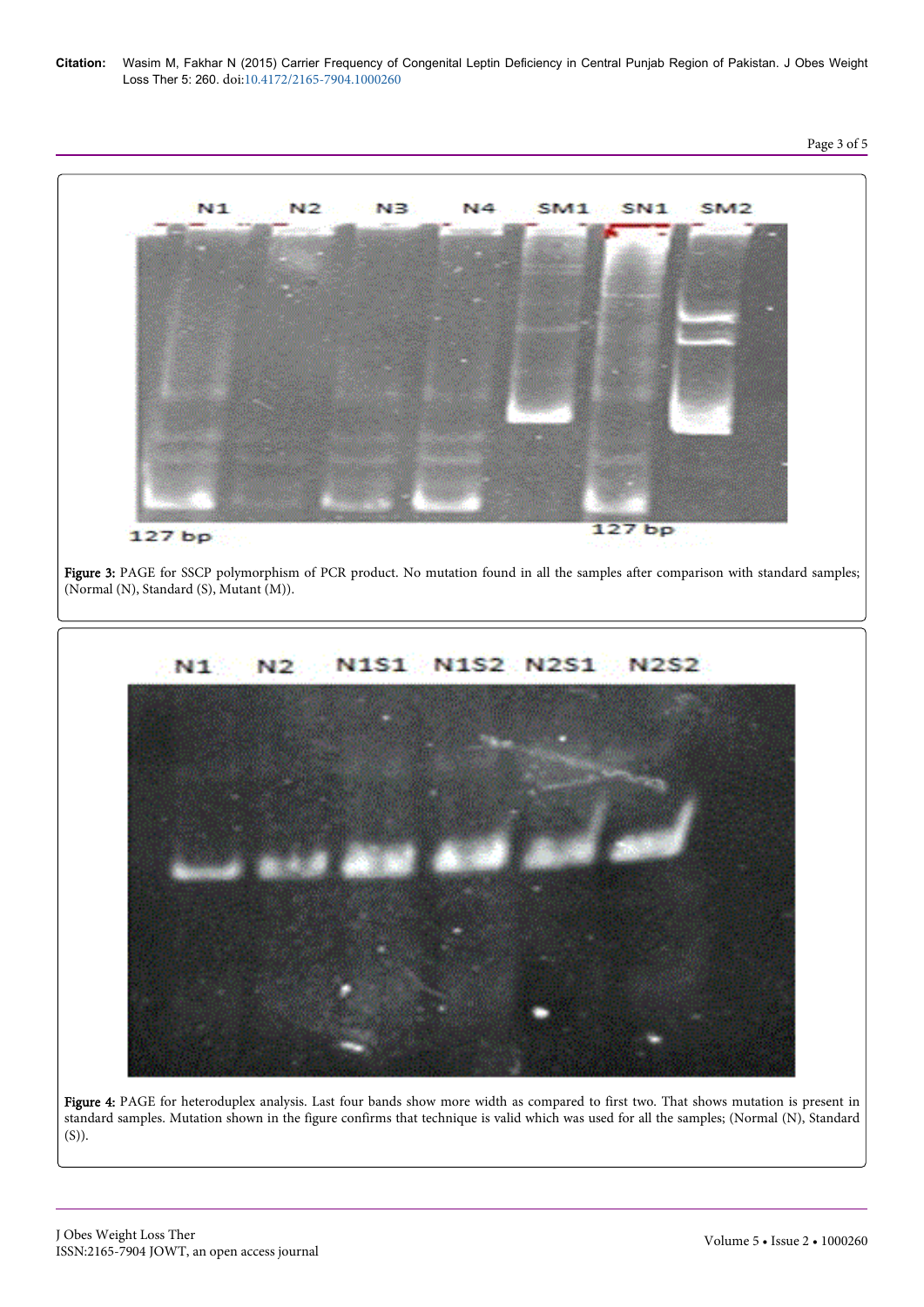#### Page 4 of 5

For more confirmation some of these samples were sequenced and analyzed with the help of Chromas software. Analysis showed that mutation (deletion of G) was present in the 6 G stretch of the standard sample but not in studied normal samples as shown in Figures 5 and 6.



## **Discussion**

Morbid congenital obesity is less likely to be passed unnoticed at social level. The present study, the leptin gene is employed for its mutational analysis. The samples were taken from the obese persons specifically of Arain caste.



The objective of this study was to genetically characterize the leptin gene to identify the SNPs as future biomarkers for the early diagnosis of Congenital Obesity Disease. Another objective of the present study was to determine carrier frequency of (p.Gly133fsX145) mutation in 50 individual of Arain caste. According to sequence analysis, no

mutation was present in the leptin gene in all the samples analyzed. Graphical data shows BMI ratio of different countries compared with Pakistan as shown in Figure 7 indicating that BMI ratio is higher in Pakistan, compared with most of the countries.

Mutation/polymorphism is present in the LEP gene at the 5' region. This mutation is G-2548A. This polymorphism was related with extreme obesity in women. It was observed that G-2548 allele was present more frequently in the overweight subjects as compared to normal subjects. Variations at the leptin are associated with frequent obesity phenotypes including morbid obesity disease [16].

## **Conclusion**

Conclusively, the absence of (p.Gly133fsX145) mutation in 50 individuals of Arain caste indicates that the frequency of this mutation is not as higher as its predicted founder effect in congenitally obese Pakistani children of this caste was anticipated.

## **References**

- 1. [Schwartz MW, Woods SC, Porte D Jr, Seeley RJ, Baskin DG \(2000\)](http://www.ncbi.nlm.nih.gov/pubmed/10766253) [Central nervous system control of food intake. Nature 404: 661-671.](http://www.ncbi.nlm.nih.gov/pubmed/10766253)
- 2. [Myers MG, Cowley MA, Münzberg H \(2008\) Mechanisms of leptin](http://www.ncbi.nlm.nih.gov/pubmed/17937601) [action and leptin resistance. Annu Rev Physiol 70: 537-556.](http://www.ncbi.nlm.nih.gov/pubmed/17937601)